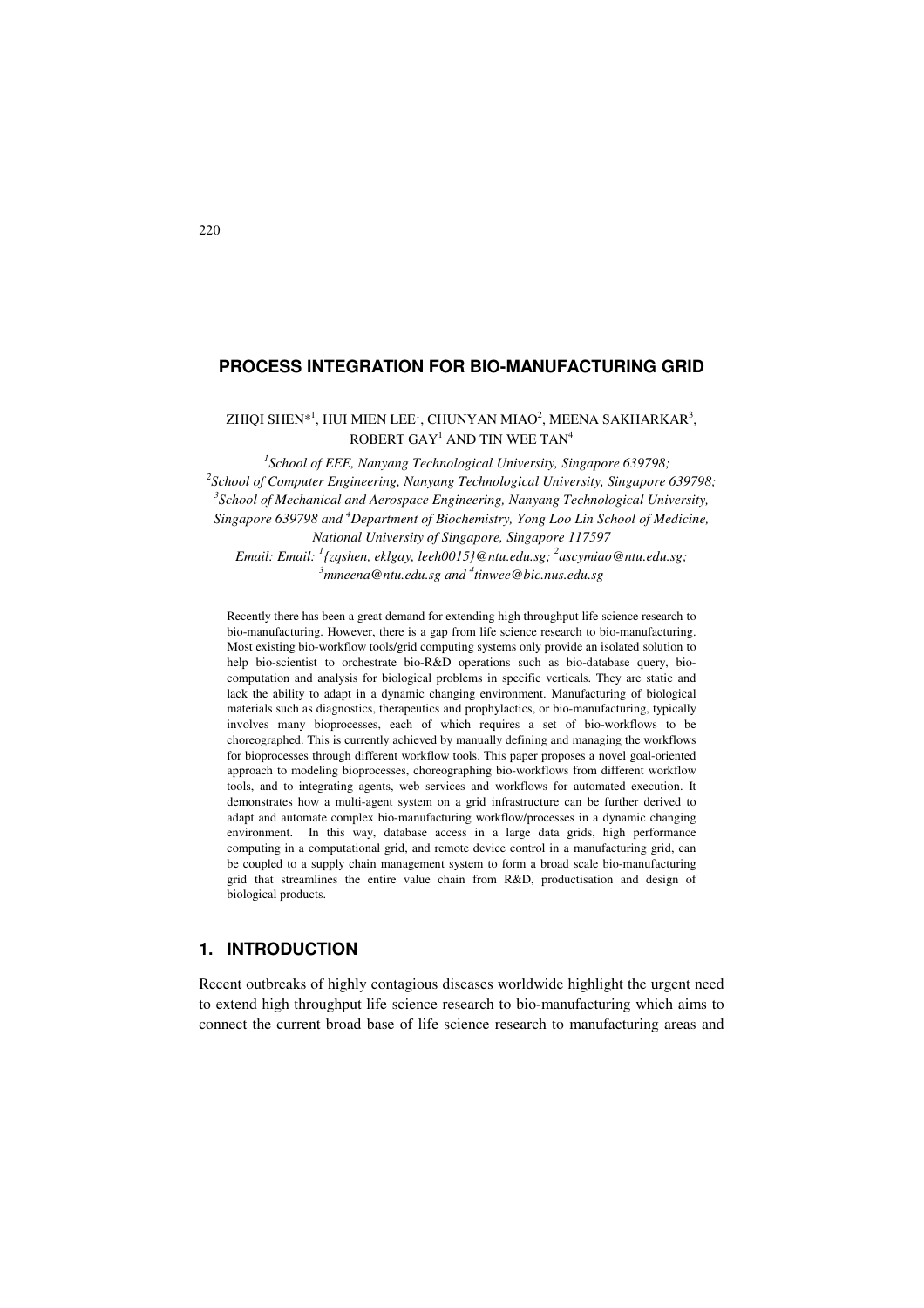translate the technological know-how and research output into designs and subsequently manufactured products in a timely and rapid manner, and if possible, in quasi-real time.

Collaborative life science R&D activities revolve around data integration to computation integration and to virtual bio-labs with complex laboratory information management systems (LIMS). Bioscientists often need to perform experiments using shared data resources distributed worldwide. In addition to raw data resources that are shared on the web, many different bio-tools/applications that operate on it have also been developed, most of them with restricted functionality and targeted at performing highly specific tasks. A bio-R&D activity is performed through a set of bioprocesses. Collaborative life science R&D not only requires the sharing of bio-data resources but also the integration of bio-operations using various bio-tools. Therefore, it is both challenging and vital to integrate biotools/applications in various bioprocesses.

With the emergence of service-oriented technology, it is expected that any entity in interconnecting bio-applications/tools will be viewed as a service, whether it is a bio-instrument device data acquisition operation, or a bio-application/tool for signal processing or analysis of acquired data or a bio-database transaction. Web/grid services are fast emerging as enabling technologies for seamless bioapplication integration. Workflows that orchestrate the bio-operations using different tools are poised to automate various bioprocesses to increase efficiency and productivity. As a result, many attempts for using web service technology and workflow management systems to tackle the above issues have been made [1-4].

However, most of existing bio-workflow tools/systems only provide an isolated solution to help bio-scientist to orchestrate bio-R&D operations such as biodatabase query, bio-computation and analysis for specific bio-problems of limited scope. They are static and lack the ability to adapt in a dynamic changing environment. In the case of bio-manufacturing, many bioprocesses are involved, each of which requires a set of bio-workflows to be choreographed. This is currently achieved by manually defining and managing the workflows for bioprocesses through different workflow tools. They are also often not well interconnected with the research and development, or the discovery and design process.

Most of current research on integration of the available bio-services is based on web service architecture. For example, Taverna [1] (part of MyGrid project) is a leading research project of the UK government's e-Science programme. The Taverna software is a workflow workbench that provides a language and software tools to facilitate easy use of workflow and distributed services within the e-Science community.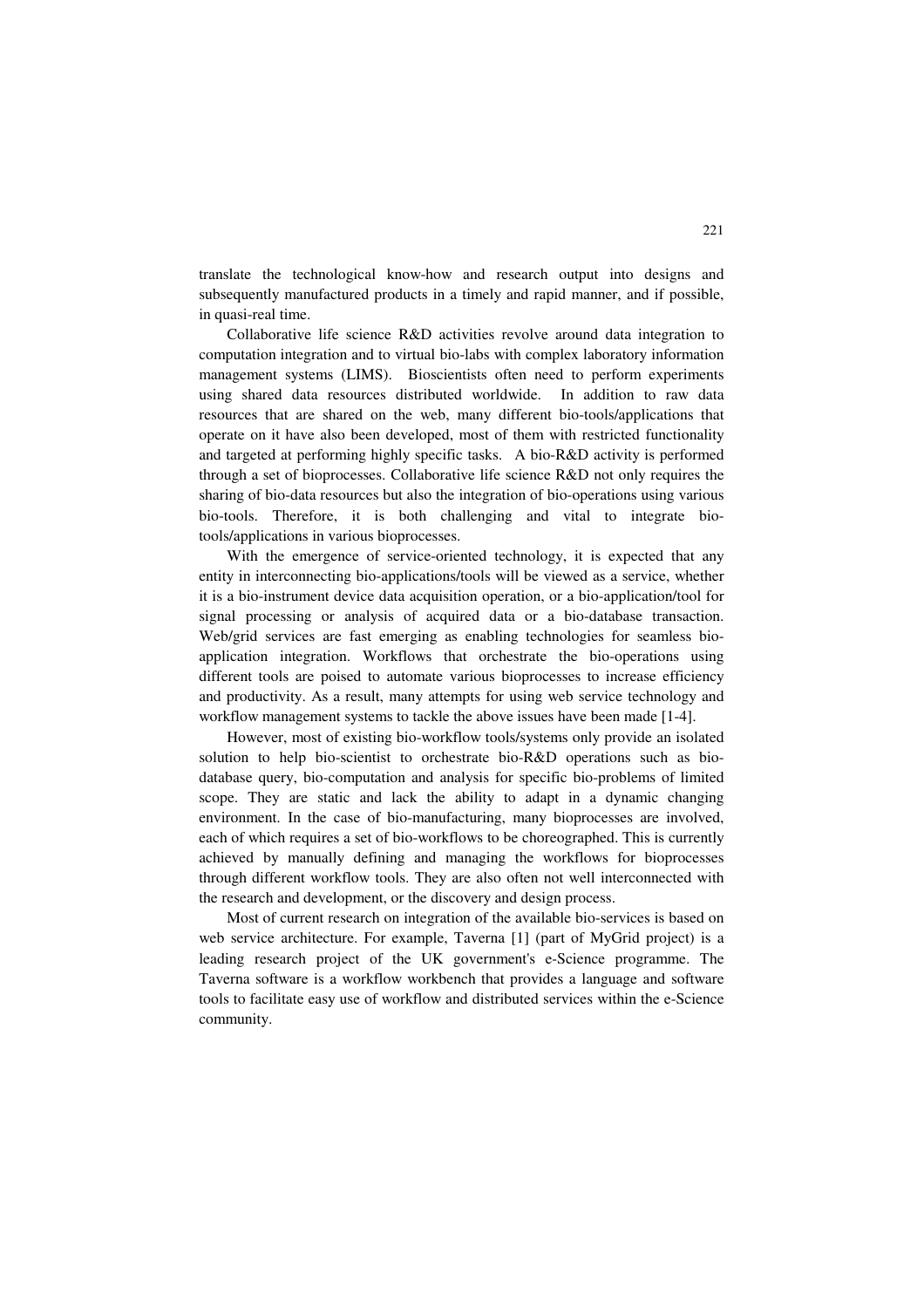With the growing number of bioinformatics resources such as computational tools and information repositories being made available as Web services, the Taverna project aims to provide a modeling tool with graphic user interface for designing and constructing bioinformatics workflows on top of bio-services over the web. Taverna provides user-friendly interfaces for bio-scientists to select and compose web services in a sequential order to form a workflow. Each operation in the defined workflow is able to invoke a specific bio-web service. Integrated bioservices for a specific problem are realized by running the corresponding workflows.

Some other research groups also focus on bioinformatics workflows on top of the available bio-services. They provide similar tools that allow users to compose and execute workflows, such as Pegasys [2], Wildfire [3] and BioWBI [4]. One of the common limitations in these is that most of them do not support dynamic and adaptive workflows. Moreover, none of the existing workflow systems supports the integration of workflows defined by different workflow tools.

The "Integrated Bio-laboratory Manufacturing and Services System" was a national project of Singapore in 2005, aimed at investigating how an "Integrated Workflow Infrastructure" for offering manufacturing and services involving the integration of bioinstrumentation, measurement systems and related databases as web services, could be developed. Concurrently, since 1997, the Bioinformatics Centre of the National University of Singapore and subsequently, its spin-off company, KOOPrime, a Singapore based company, has developed a suite of products and solutions, KOOPlatform, which addresses the needs of life sciences processes, specifically in the area of genomics and proteomics research [5]. This suite is known as "Workflows for Life Sciences" originally developed for a GlaxoWellcome-funded natural products drug discovery research centre's IT operations.

Although attempts have been made to offer descriptions by manually categorizing the services and sharing related workflows, these workflow management systems only provide a partial solution to the service integration. Existing Bio-workflow systems such as Pegasys, Taverna, Wildfire, BioWBI and KOOPlatform have limited user-centric modeling, abstracting, reasoning and automation capabilities. They are useful for composing partial, low-level processes, but lack the ability to integrate and automate a complete pipeline from R&D to manufacturing.

To meet the above challenges, we present Goal Net [6], a goal-oriented approach for modeling, integrating and automating bioprocesses as well as bioworkflows that are adaptive to dynamic changing environments. It also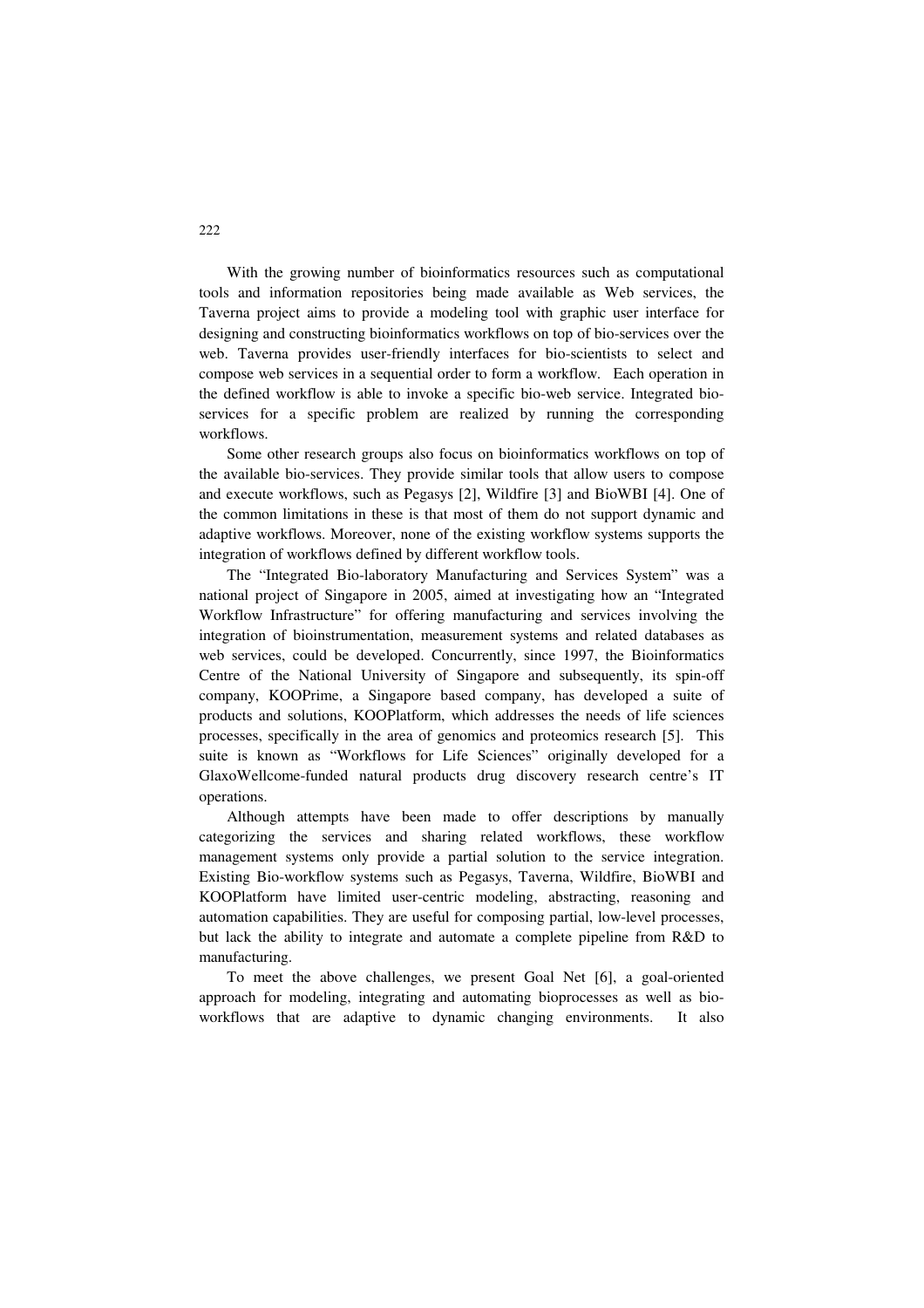demonstrates how an agent-oriented system can be further derived to automate complex bio-manufacturing processes in a service-oriented environment.

The activities carried out according to a requirement are usually organized in groups of inter-related activities called processes that can be seen as a set of operations, rules and constraints specifying the steps that must be taken, and conditions that must be satisfied, in order to accomplish a given goal. This new methodology will lead to the design of an integrated workflow infrastructure to straddle across manufacturing and services involving integration of bioinstrumentation, measurement systems, related databases, software and webbased services.

## **2. IMPLEMENTATION**

We have developed a prototype of bio-manufacturing system using the approach presented in this paper. In this system, we use Taverna and KOOPlatform as the bioworkflow systems. Web services that wrap different bio-services are orchestrated through the two workflow systems respectively. Goal Net is used to choreograph the workflows for modeling different bioprocesses (Figure 1).



Figure 1. Architecture of the prototype system.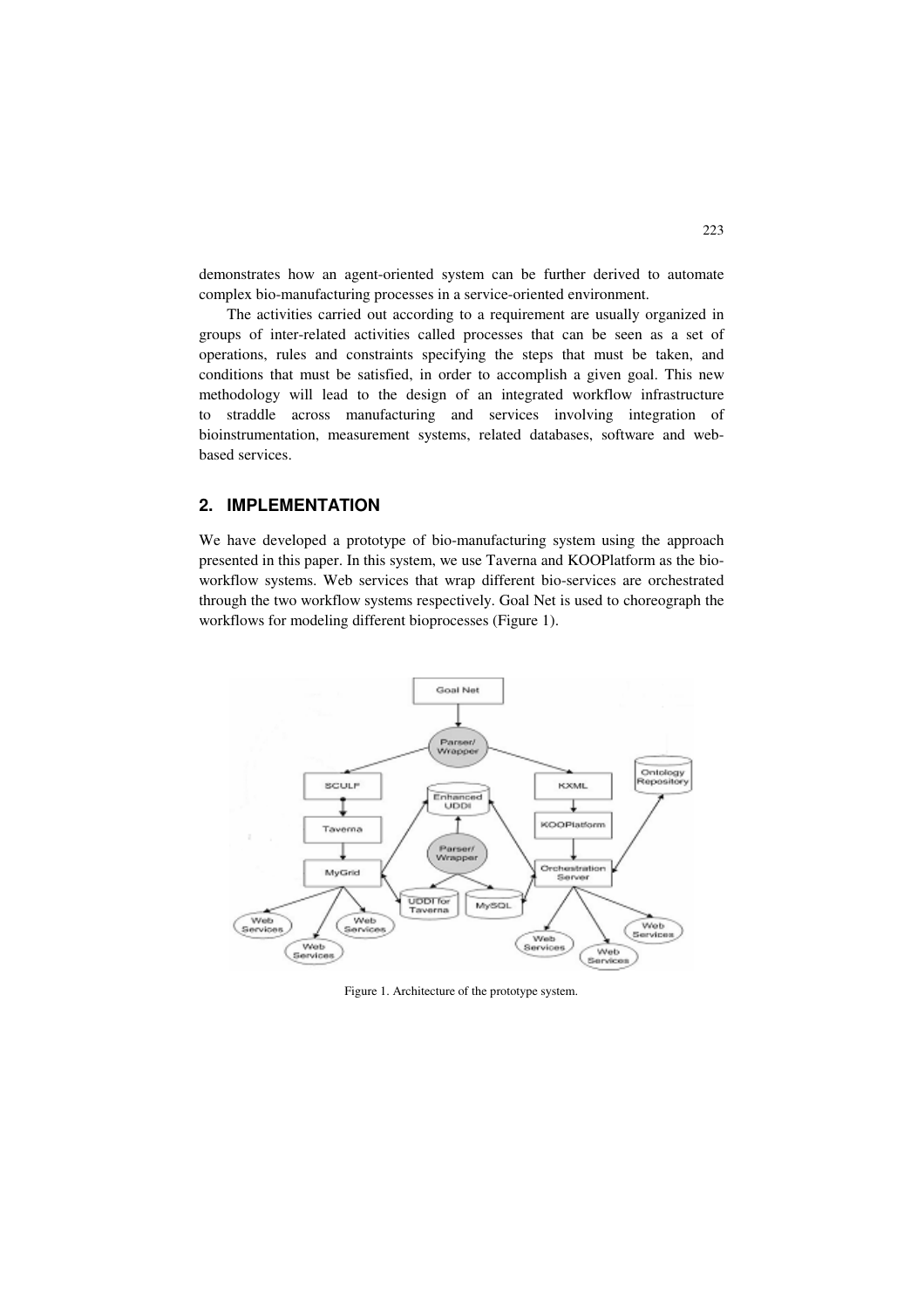In this system, Taverna and KOOPlatform provide two sets of workflows. The extended UDDI provides common place for the services provided by the two systems. Goal Net provides a process integration platform for modeling bioprocesses and automating the bioprocess execution. The orchestration of existing bio-services not only needs a consistent definition of terminologies of bioprocesses but also the semantic linkage among various bioprocesses. The ontology repository is constructed in the system to store the defined consistent terminologies and concepts, and the semantics between the concepts.

The multi-agent development environment (MADE) that we have developed allows easy insertion of additional task libraries into the framework. The task libraries are the entry point where different functionalities can be added to MADE. To enable agents created by MADE to invoke web services and workflows in the two workflow systems, we have extended the MADE by adding two web service invocation components, Taverna integration component and KOOPlatform integration component.



Figure 2. Structure of the extended MADE.

The Web service invocation component provides the API calls to the existing AXIS Web service tool [7] provided by Apache. AXIS is chosen because it is the latest Web service tool that provides good features with reasonable performance. By providing the API calls to the Taverna and KOOPlatform workflow systems, we have proven that the extended framework is able to act as a coordination framework for multiple atomic Web services and other existing Web services composition workflow models.

There are two types of storage methods for storing Goal Nets: XML-syntax description file and database storage. These two methods can be used to keep the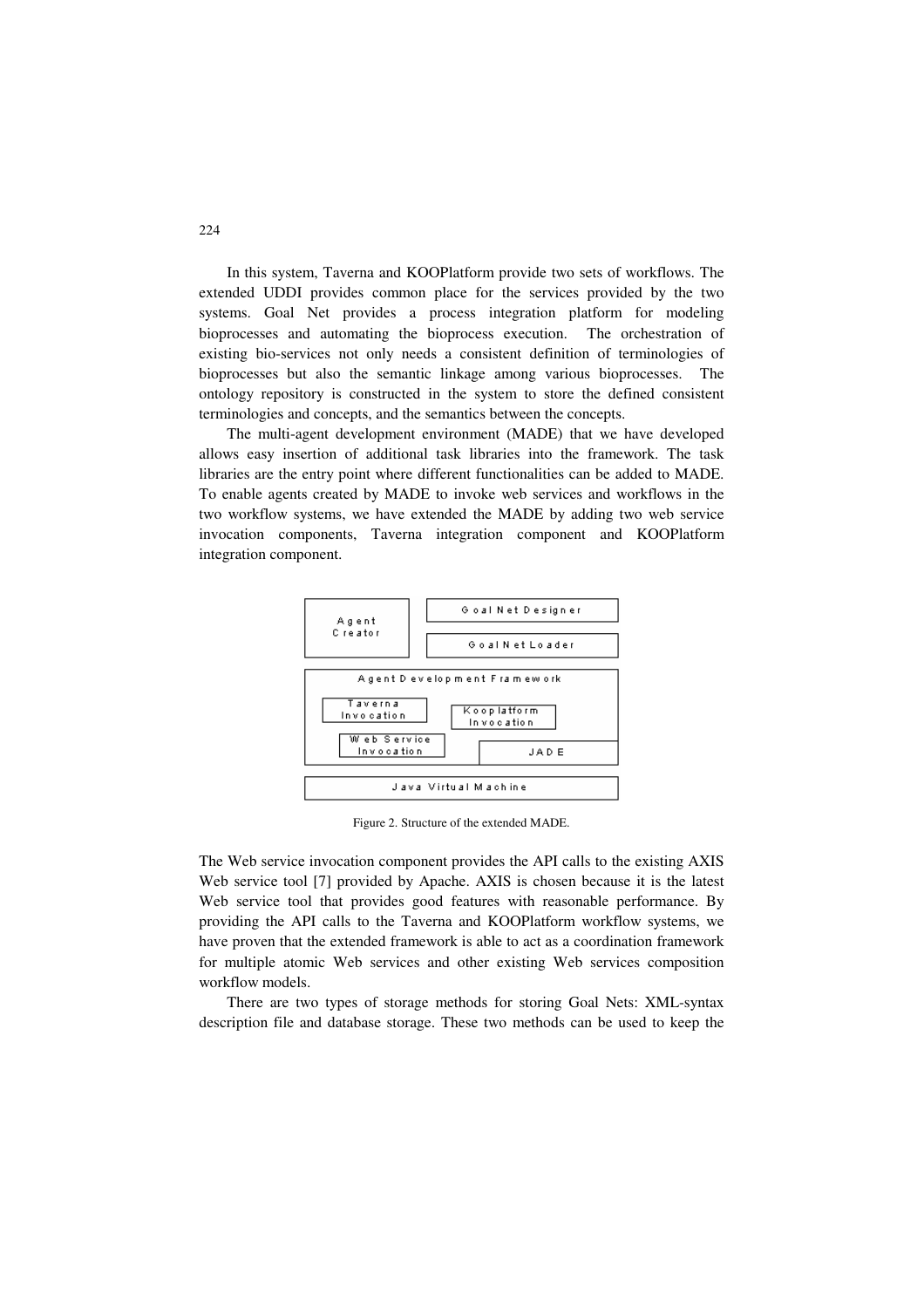goals, arcs, transitions, attributes and their interconnection information for dynamic Goal Net loading. As shown in Figure 3, there is a File/DB access library to access Goal Net storage system. The user can specify the rules and configuration for running agents through the user rule configuration file. This user rule configuration file will keep the information that agents require in decision making using action selection and goal selection inferences. JADE platform acts as agent creator which agents can be dynamically generated during run-time. Agents' deployment and undeployment can be done through JADE services too.



Figure 3. Agent-oriented architecture of the bioprocess execution system.

The action selection and goal selection mechanisms in the Goal Net model have been combined to become a rule engine. The Goal Net rule engine (Figure 3) makes decisions in goal selection and action selection based on the conditions defined in the user rule configuration file. Users need to specify the desired conditions and variables in the rule configuration file. Besides, users need to register tasks and the mapping of rules for the goal selection and action selection mechanisms to the rule engine. Finally web services and workflows can be invoked through the task libraries, that is, namely the web service invocation component, Taverna workflow invocation component and KOOPlatform workflow invocation component.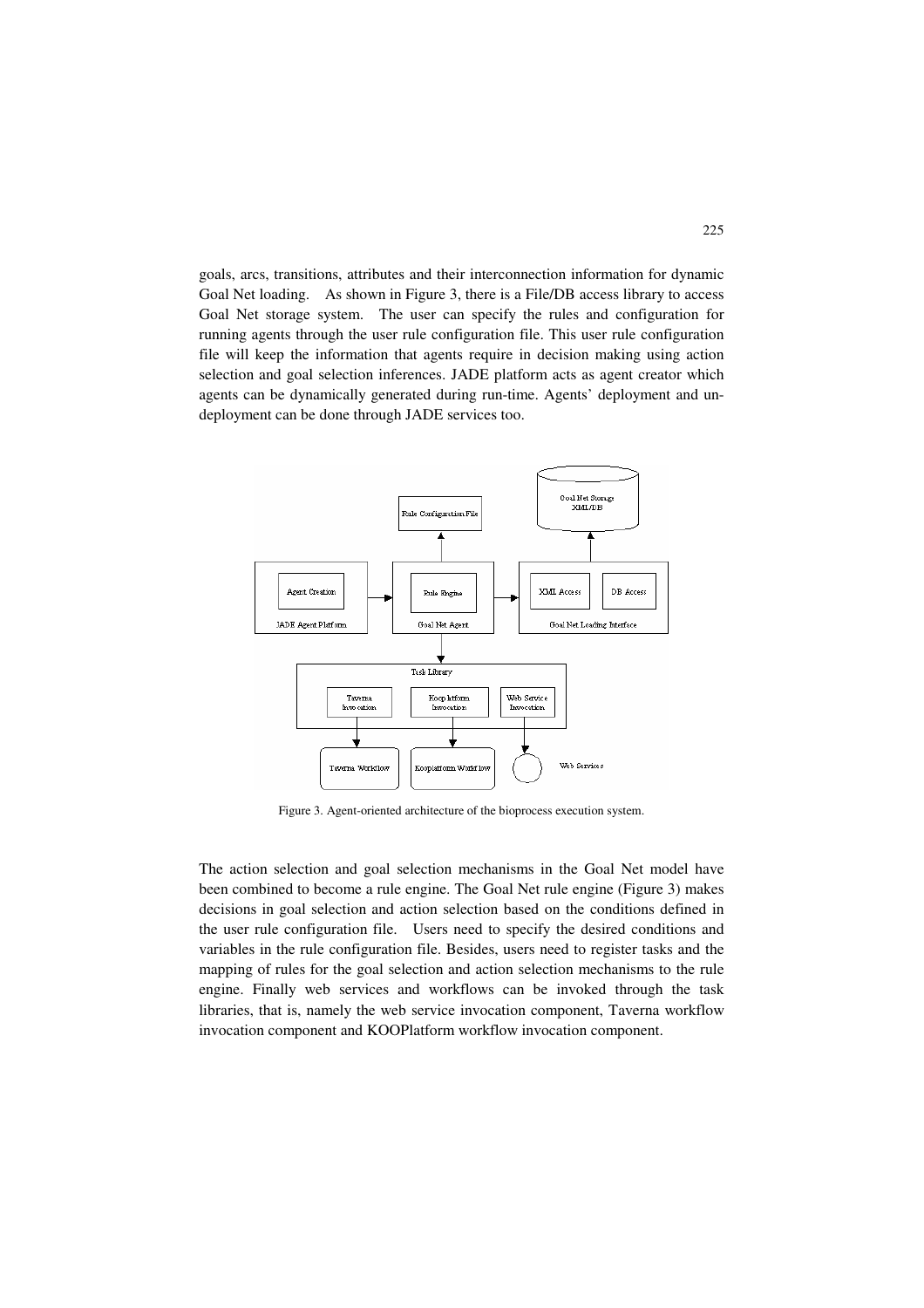A typical scenario demonstrated by Taverna is that it provides a workflow to compare two genes X and Y. To illustrate our method, we designed a goal net to represent a process in which a *compareXandY* workflow will be invoked according to the user designed goal net. We then created an agent using the extended MADE and loaded the goal net to the agent. Figure 4 shows the running result of an invocation to a Taverna workflow from the agent.



Figure 4. Goal Net agents can invoke Taverna workflows. The run results of the agent in Taverna are shown here.

Originally a user needed to prepare the data and invoke the workflows manually through the Taverna workbench, a GUI tool for Taverna workflow operations. With the system we have developed, previously designed and configured bioprocess can be stored in a database in the form of a goal net. In this way, a user only needs to create an agent and load the specific goal net to get the expected results and bypass the manual invocation. Furthermore the goal nets can be reused with different data for different requirements.

# **3. BIOPROCESS MODELING**

A bioprocess is a specific ordering of activities with clearly identified inputs and outputs that achieve a certain goal. For example, a high level bio-manufacturing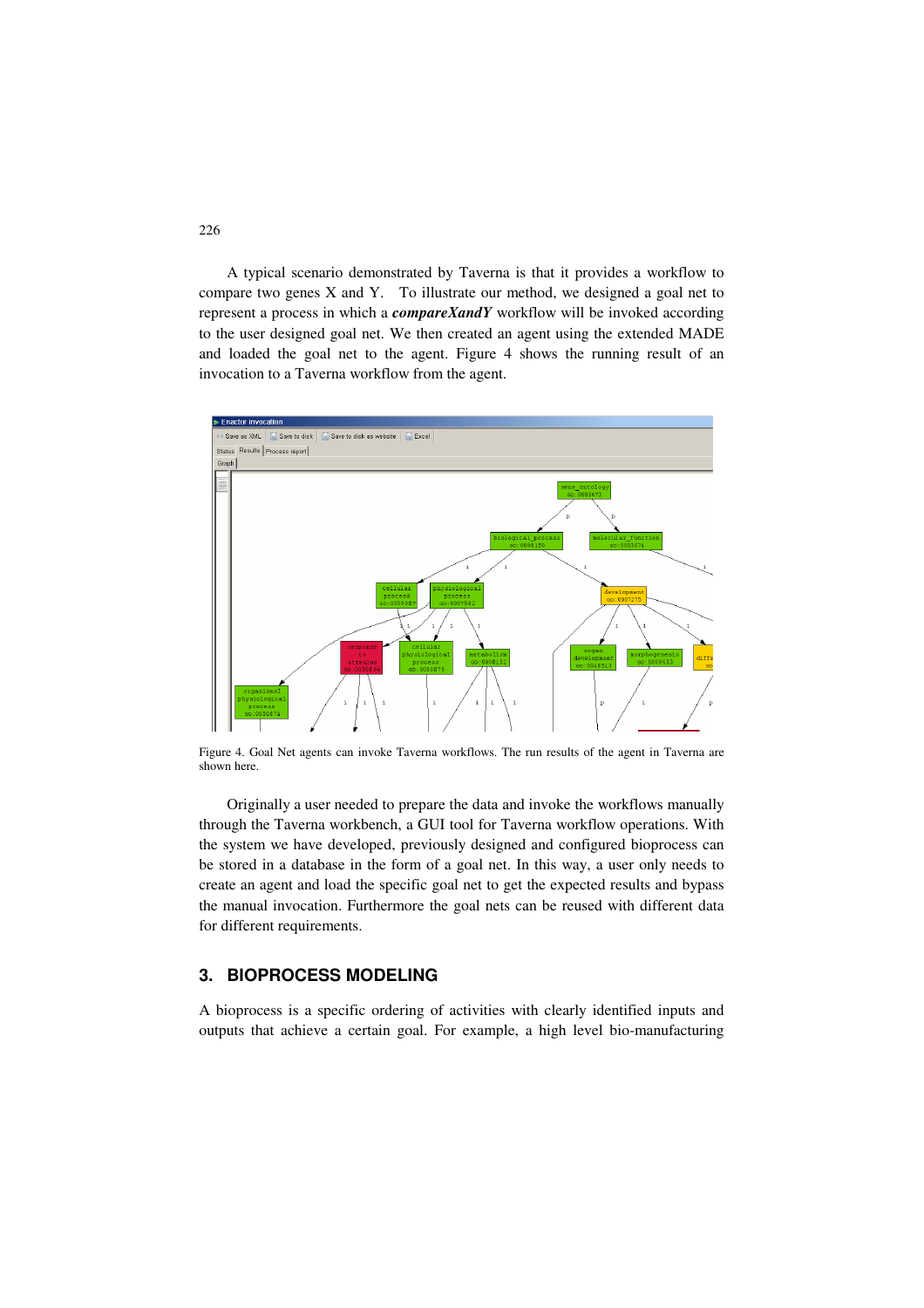process takes a sample of an unknown infectious disease such as SARS or bird flu and produces a diagnostic material such as a DNA chip for rapid development of diagnostics and eventually for design of RNAi (miRNA/siRNA) therapeutics and DNA/peptide vaccines. The activities involved in a bioprocess can be bio-workflow executions, web service invocations, or other bio-application executions. The activities of a bioprocess and the order of the activities may be different in different situations. Currently most researchers in life science still manually manage the activities of a bioprocess, according to the current situation and based on their expertise, to adapt to the dynamic environment. In this paper, we adopted a goaloriented approach to modeling bioprocesses by which life science researchers are able to transform their expertise to the process models. Then we build an agent oriented system to automate the process execution based on the process models.

A bioprocess model facilitates the alignment of bioprocess specifications with the technical framework that IT development needs. The challenges for modeling a bioprocess include:

- 1. The bioprocess model should capture relevant information consistently and thoroughly so that both life science researchers and the IT developers can understand the process requirements that are captured in the model.
- 2. The bioprocess model should capture alternatives and exceptions to standard in addition to normal operations.
- 3. The bioprocess model should be easily executed towards execution automation.

# **4. THE GOAL NET**

In this paper, Goal Net is used to model the bio-manufacturing process. Goal Net is a composite goal hierarchy which is composed of goals and transitions. Round rectangles are used to represent the goals that agent need to go through in order to achieve its final goal. The transitions, represented by arc and rectangle, connect one goal to another specifying the relationship between the goals that it joins. Each transition must have at least one input goal and one output goal. Each transition is associated with a task list which defines the possible tasks that an agent may be required to perform in order to transit from the input goal to the output goal. Figure 5 shows a simple goal net.

Goal Nets can represent four types of basic temporal relationships between goals: sequence, concurrency, choice and synchronization. Sequence relationship represents a direct sequential relationship between one input goal and one output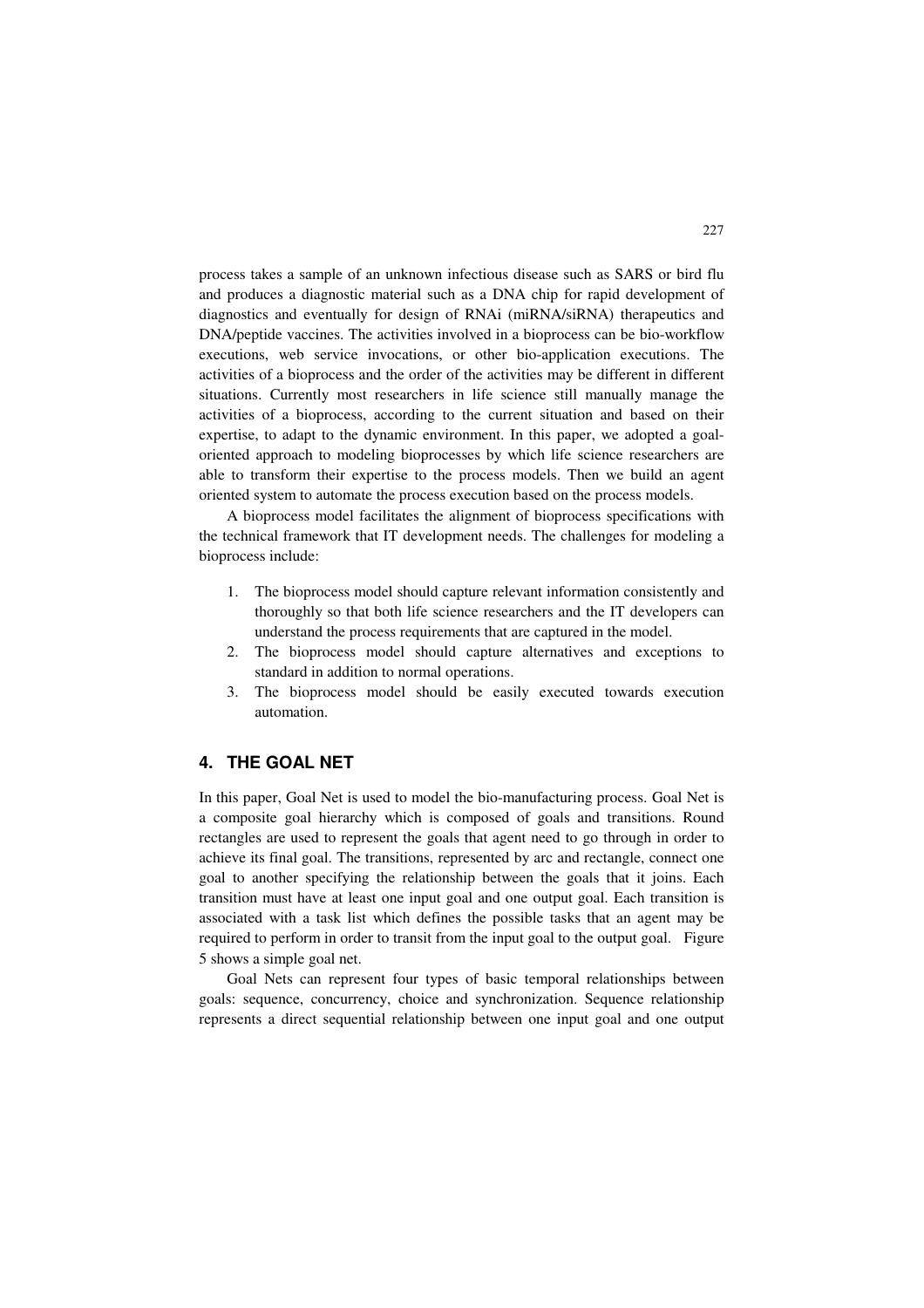goal; concurrency relationship means one goal has more than one next goals, and all its next goals can be achieved simultaneously; choice relationship specifies a selective connection from one goal to other goals; synchronization relationship specifies a synchronization point from different input goals to a single next goal. With different combinations of the basic temporal relations, Goal Net supports a wide range of complicated temporal relations among goals. This is one of the major differences between Goal Net and other goal modeling methods.



Figure 5. A simple Goal Net with two types of goals in Goal Nets, atomic goal and composite goal. An atomic goal accommodates a single goal which could not be split anymore; a composite goal may be split into sub-goals (either composite or atomic) connected via transitions.

In Goal Net, a composite goal needs to be decomposed into sub-goals. Here we do not intend to present a complete bio-manufacturing process model. Rather, we want to illustrate how a process can be mapped or modeled using Goal Net. A goal is a desired state that an agent intends to reach. Goal Net is an agent goal model. A goal net can be executed by an agent. We have proposed and developed an agent development framework based on Goal Net so that the created agent will refer to a goal net as its goal model to infer and guide its behaviors. When an agent is created, the agent has no goal and is running in an idle status, that is, it is an agent body. A goal net that represents a bioprocess is then loaded to the agent as its brain. Now the agent will start goal pursuit based on the goal net from the initial state to achieve the final goal of the bioprocess.

### **5. AUTOMATED BIOPROCESS EXECUTION**

From an unknown infectious agent such as a deadly virus, to the elucidation of its complete genome, from its genome to the complete analysis and design of specific diagnostic DNA reagents, from the designed candidate diagnostics to the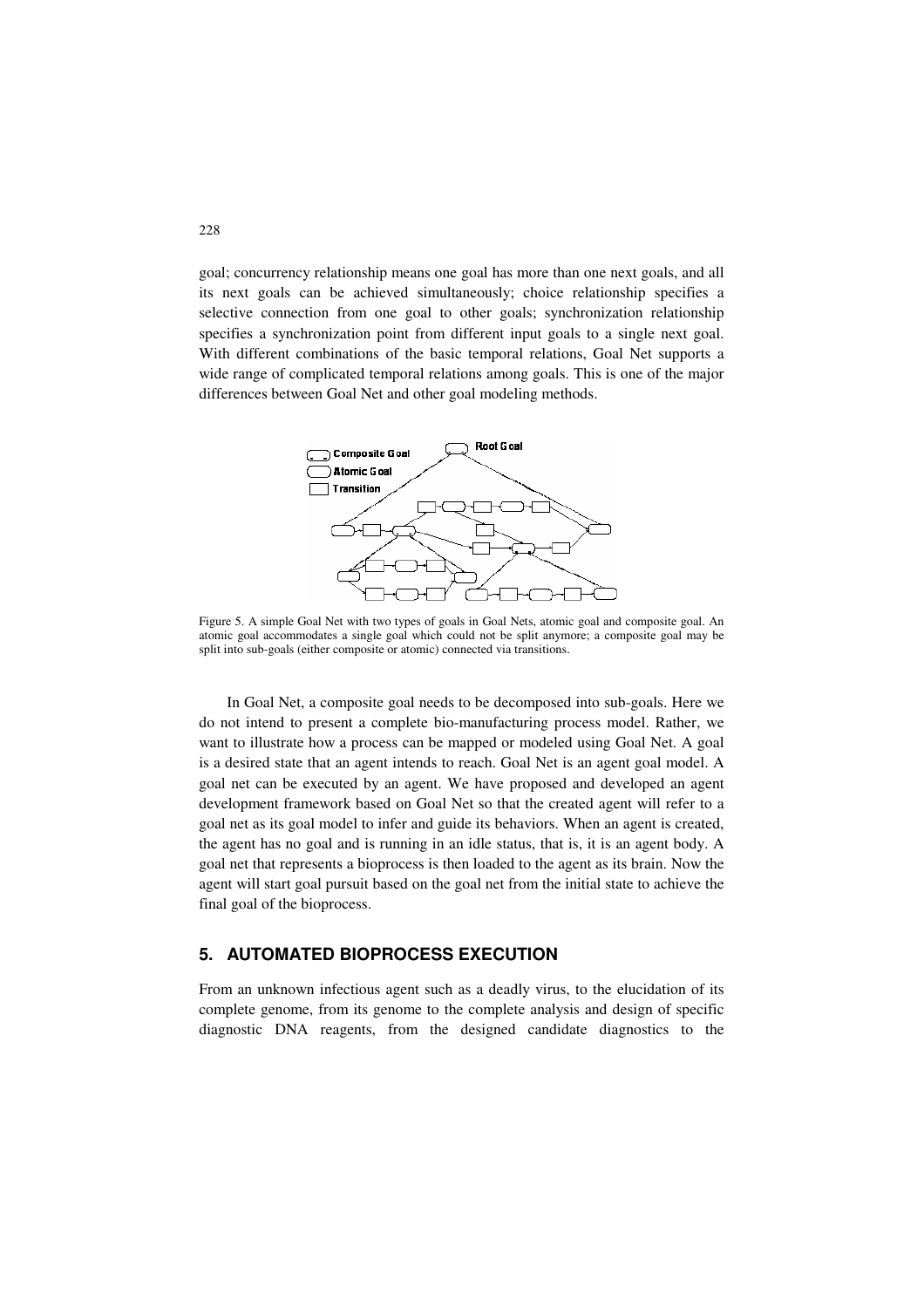manufactured biochemical products, to the testing of these products against clinical samples, to the fine tuning and optimization of the diagnostic material such as a DNA chip – each of these steps can be individually semi-automated for high throughput today. Yet no-one has attempted to connect these disparate and distributed steps into a complete workflow chain of manufacturing and design steps end-to-end according to the best of our knowledge. Each step in the process can be modeled and choreographed on a software platform to achieve a specific high-level goal. The steps are then all represented digitally as services over a grid to be made available to and callable by geographically distributed life scientists through integrated workflow orchestration system as services. Together with these services, the relevant resources comprising human operator, machinery, equipment, laboratory instrumentation, materials and computers will also be made online over the grid. These steps will capture all the processes spanning over the entire value chain together with their relationships from business to operational to manufacturing. They are captured modularly and at different granularity. Furthermore, these steps are all semantically aligned and they are mapped ontologically and semantically for process integration and compatibility. Most of the steps are generic enough to be reconfigurable in different workflows.

In a bioprocess model represented by Goal Net, each step is to pursue a goal. An invocation of workflow system or a web service indicates a transition from one achieved goal to the next goal. Workflows and web services are invoked as tasks of the transitions in a goal net. In this way, the individual workflows and web services are integrated for bioprocesses by using Goal Net. The execution of a goal net represents the automated execution of the bioprocess represented by the goal net.

## **6. AGENT DEVELOPMENT ENVIRONMENT AND EXECUTION PLATFORM**

Figure 2 shows the multi-agent development environment (MADE) and the execution platform we have developed. In this figure, Goal Net Designer is a tool to design bioprocesses using Goal Net. Agent Creator is built on top of the agent development framework [8] to provide an agent development environment.

Goal Net Loader is an interface for users to load a goal net to a created agent. Users can use it to assign different goal nets to different agents according to the users' requirements. In addition, MADE has been enhanced by incorporating the popular agent development environment JADE [9], which is in compliance with industry standard FIPA [10], supports standard agent communication mechanism and provides multi-agent running platform. Through the integration with JADE,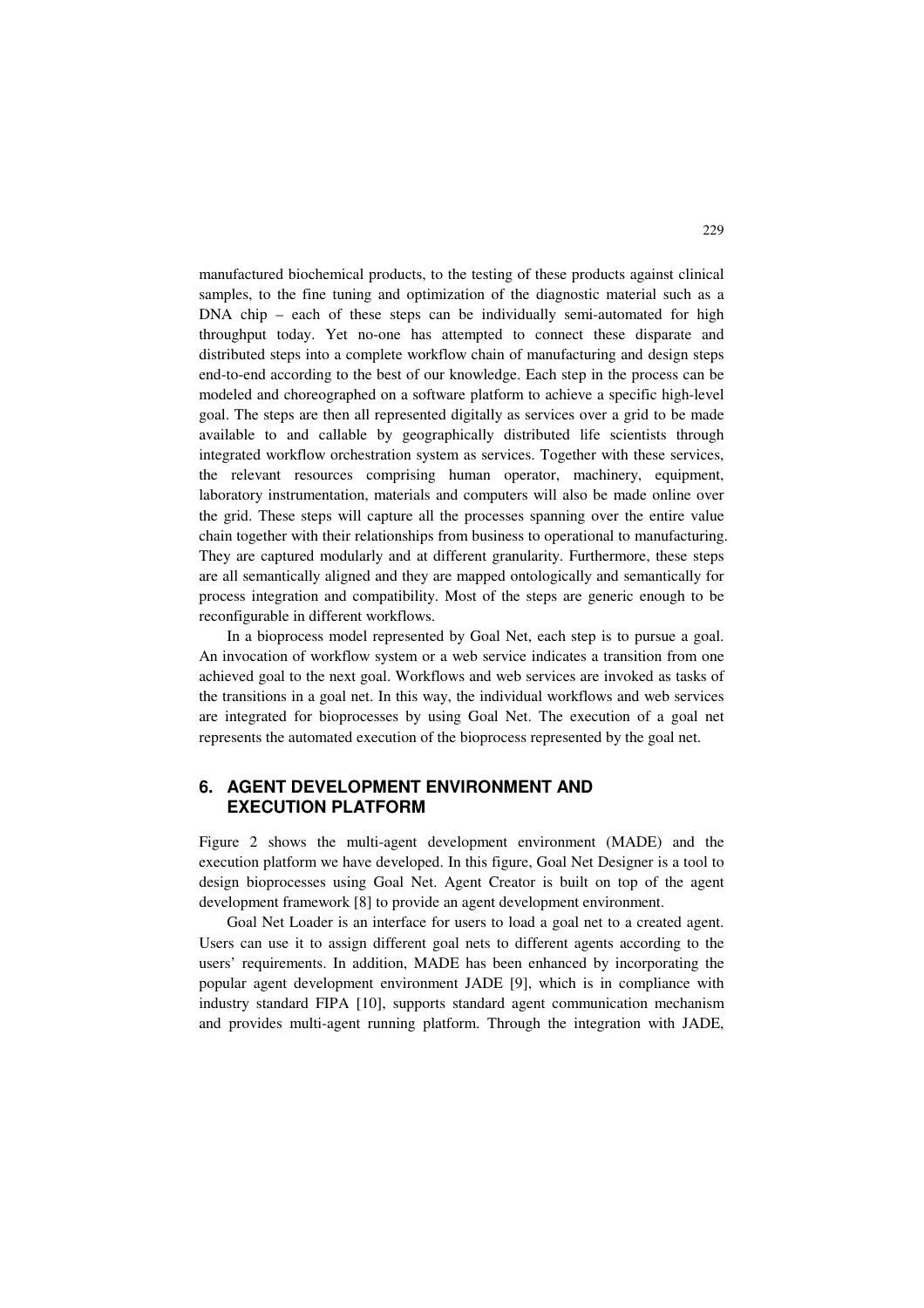MADE can provide goal model development environment and at the same time, supports standard agent communication mechanism and agent running platform.

## **7. RESULTS AND DISCUSSION**

With Goal Net, the composition of each bioprocess is designed in order to achieve a specific goal. A bioprocess can be decomposed into a hierarchy of sub-processes and activities. These sub-processes and activities are then assigned to different recognized workflows during run-time. Hence we see here a combination of various processes taking place at different locations of the virtual organizations in order to achieve the global goal of the high level process. The problem of the supervision or coordination of such a process at its various levels of decomposition is critical and especially so in this context, where the process and activities are not limited to a single organization, but to a set of autonomous, distributed, and heterogeneous nodes that need to cooperate. With Goal Net, the supervision and coordination are automatically derived during the process decomposition phase.

The advantages of using Goal Net include:

- 1. GoalNet is a novel goal oriented process modeling tool which can decompose a complex process (goal) into executable sub-processes (subgoals) for achieving a common goal. The temporal relationships between processes (goals) are modeled. This is the key difference between Goal Net and other goal-oriented models.
- 2. GoalNet has reasoning capability. An agent running a goal net can reason the next goal to pursue and the next task to take for achieving the selected goal based on the current situation. Therefore the agent can compose the low level workflows to form a complete pipeline in a dynamic changing environment.
- 3. GoalNet is also a multi-agent modeling tool by which a multi-agent system can be derived from the process modeling for automating the processes execution.

Goal Net therefore provides a rich set of relationships and goal/action selection mechanisms to achieve a dynamic and highly autonomous process integration model. This approach of process integration is viable, in which:

1. The interactions between bioprocesses, bio-workflows and web services are represented as a Goal Net.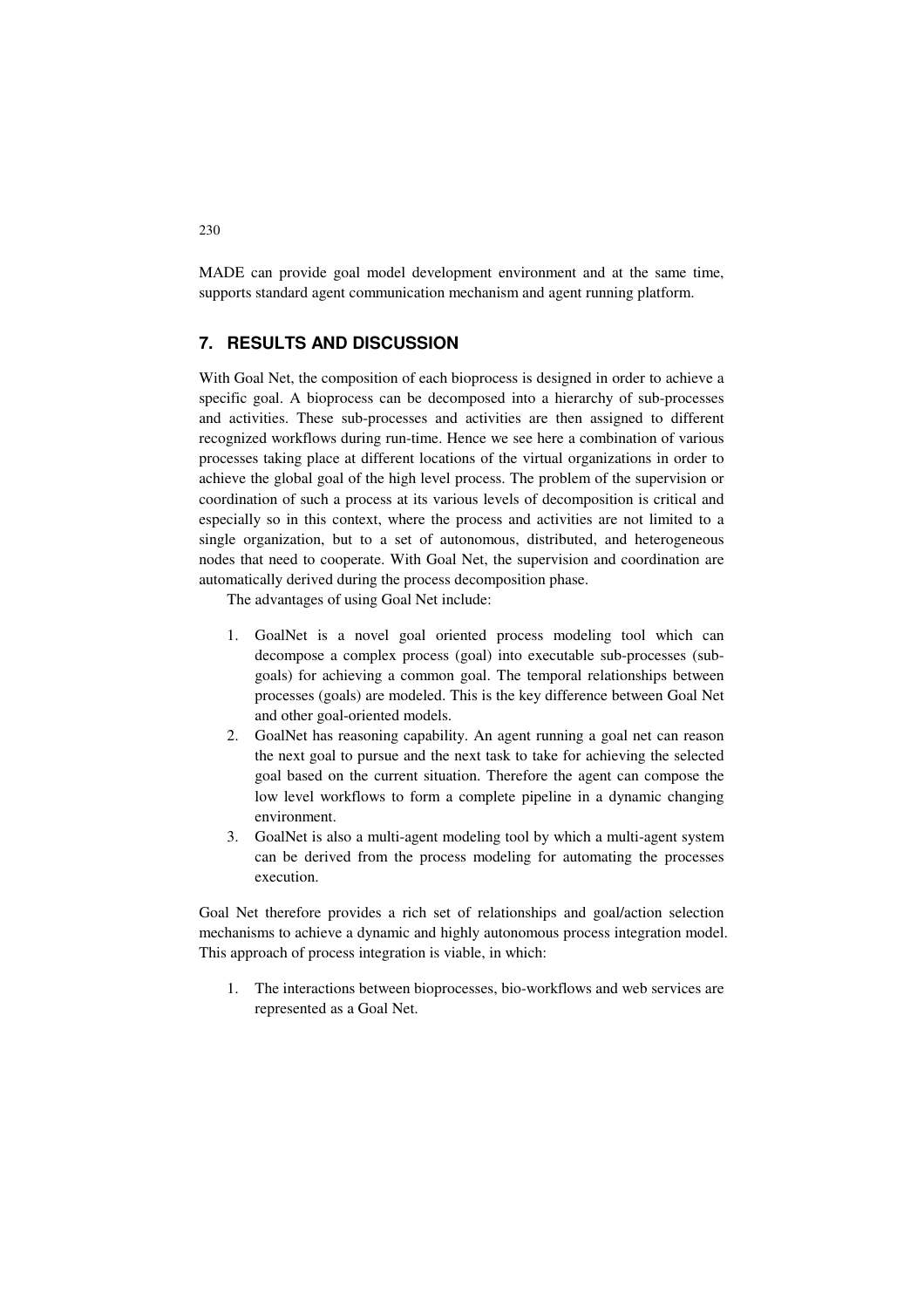- 2. A bio-workflow or web service operation is represented by a transition task and a goal shows that a particular goal is reached after the execution of the transition tasks.
- 3. Combinations of different relationships between goals, sub-goals, and transitions can be used to represent complex bioprocess logic.
- 4. The dynamic bioprocess flow is achieved by defining action selection and goal selection mechanisms.

The goal-oriented bioprocess modeling proposed in this paper can handle atomic Web services and other existing web service compositions such as the workflows defined in Taverna and KOOPlatform. This is easily achieved through calling the APIs provided by the external composition models as transition tasks of Goal Nets.

With such a composite goal hierarchy and various temporal relations within the hierarchy, a complex system can be recursively decomposed into sub-goals and subgoal-nets. In such a manner, a system can be easily modeled and simplified. For example, Figure 6 shows a bio-manufacturing process. Figure 7 shows the goal net which models the process.



Figure 6. A bio-manufacturing workflow process with an underlying bio-manufacturing grid can be used to design, prototype and scale-up the manufacture of DNA chips against initially unknown infectious agents.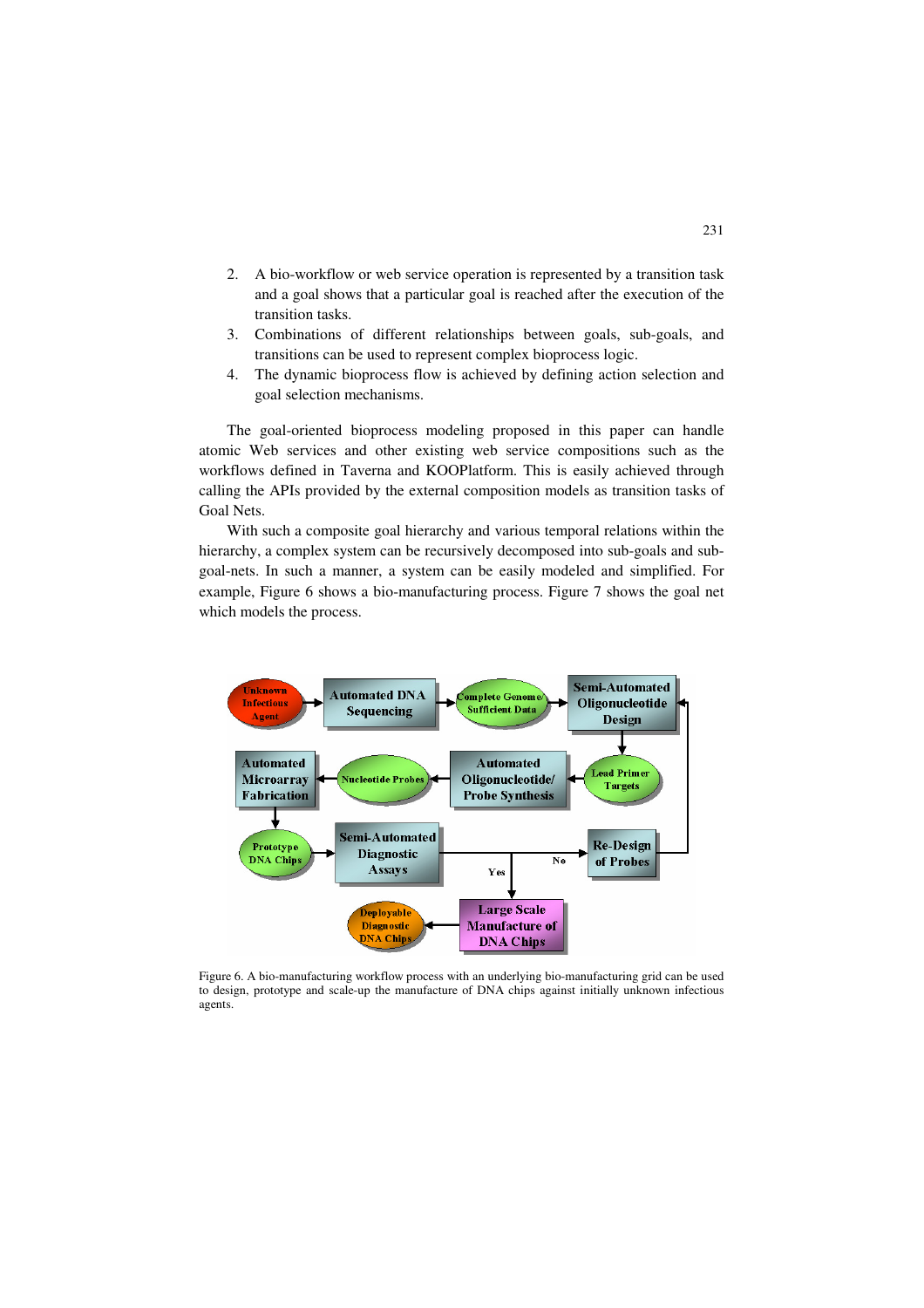

Figure 7. The corresponding Goal Net that models the bio-manufacturing workflow process in Figure 6.

### **8. CONCLUSION**

To be able to integrate a complete pipeline from R&D to the manufacturing of diagnostic kits is not only an important advancement in terms of R&D value generated, but also vital in both economic and social context as it will allow us to build up a platform that can effectively respond against new outbreaks of infectious disease or bioterrorist attacks.

In this paper, we present a goal-oriented approach for bioprocess modeling and integration. A multi-agent platform for integrating bio-workflows and automating the bioprocess execution has been presented. The results generated by the developed prototype system shows that our goal to integrate various existing workflows and to automate the process execution using proposed approach has been achieved.

In fact, the core of biopharmaceutical manufacturing of PCR diagnostics, RNAi (RNA interference) agents, peptide vaccines etc, are processes which assemble linear polymers of biochemical monomers from a linear sequence of genetic information, mimicking the way each living cell does it. Automated DNA/RNA sequencers, oligonucleotide synthesizer machines, peptide synthesizers etc are readily available bio-instruments today with a plethora of service vendors on remote locations. Each instrument can be called to produce specific sequences by sending to the machines a text file generated from database searches and bioinformatics computation. Each system relies on standard sets of reagents and buffer solutions, which constitute the supply chain manufacturing and management system which,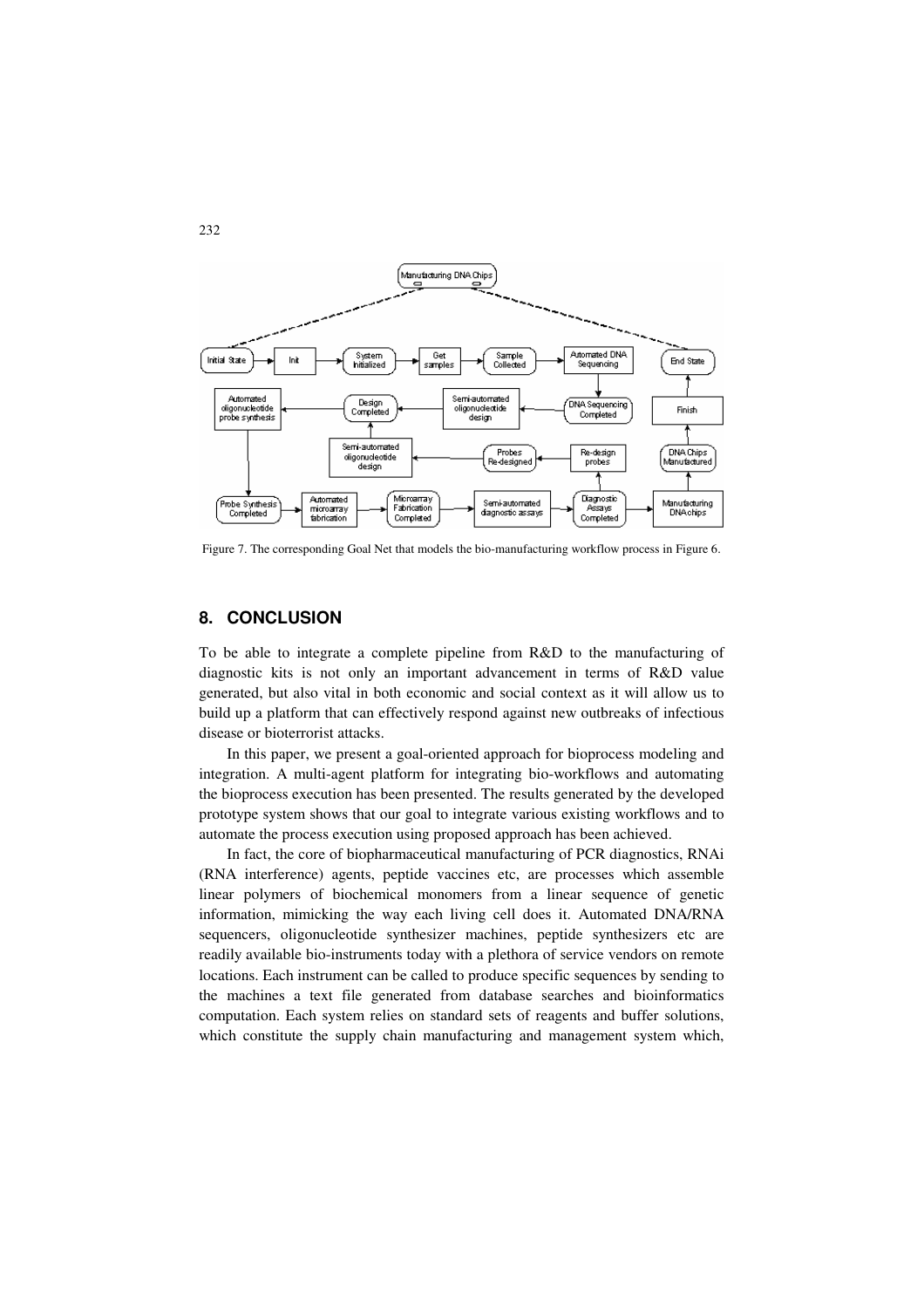when integrated with these systems, will allow high throughput, automated or semiautomated manufacturing to take place.

### **Software Availability and Requirements**

The source code and the executable tool are available at the site http://www.ntu.edu.sg/home/zqshen/imss-bio. The system requires Taverna 1.0, KOOPlatform 4.0, Java Runtime Environment 1.5 or higher.

## **ACKNOWLEDGEMENTS**

We thank Kuay Chongthong and Xiong Luying for having developed the prototype system during their study for Masters degrees. We also thank Lim Teck Sin from KOOPrime Pte Ltd for his support during our research.

#### **REFERENCES**

- [1] Oinn T, Addis MJ, Ferris J, Marvin DJ, Greenwood M, Carver T, Wipat A and Li P. Taverna, lessons in creating a workflow environment for the life sciences. *In* GGF10; Berlin, Germany. (2004)
- [2] Shah SP, He DYM, Sawkins JN, Druce JC, Quon G, Lett D, Zheng GXY, Xu T, and Ouellette BFF. Pegasys: software for executing and integrating analyses of biological sequences. BMC Bioinformatics, **5**:40. (2004)
- [3] Tang F, Chua CL, Ho LY, Lim YP, Issac P and Krishnan A. Wildfire: distributed, Grid-enabled workflow construction and execution. BMC Bioinformatics **6**:69. (2005)
- [4] Leo P, Marinelli C, Pappadà G, Scioscia G and Zanchetta L. BioWBI: an Integrated Tool for building and executing Bioinformatic Analysis Workflows. In BITS2004; Mar 26-27 2004; Padova, Italy. (2004)
- [5] KOOPlatform [http://www.kooprime.com]
- [6] Shen ZQ, Gay R, Miao CY and Tao XH. Goal Oriented Modeling for Intelligent Software Agents. *In* IEEE/WIC/ACM International Conference on Intelligent Agent Technology (IAT'04); September 20 - 24, 2004, Beijing, China. (2004)
- [7] WebServices Axis [http://ws.apache.org/axis/]
- [8] Shen ZQ, Gay R, Miao CY and Tao XY. Goal Autonomous Agent Architecture. *In* 28th Annual International Computer Software and Applications Conference (COMPSAC'04), September 28 - 30, 2004, Hong Kong, China. (2004)